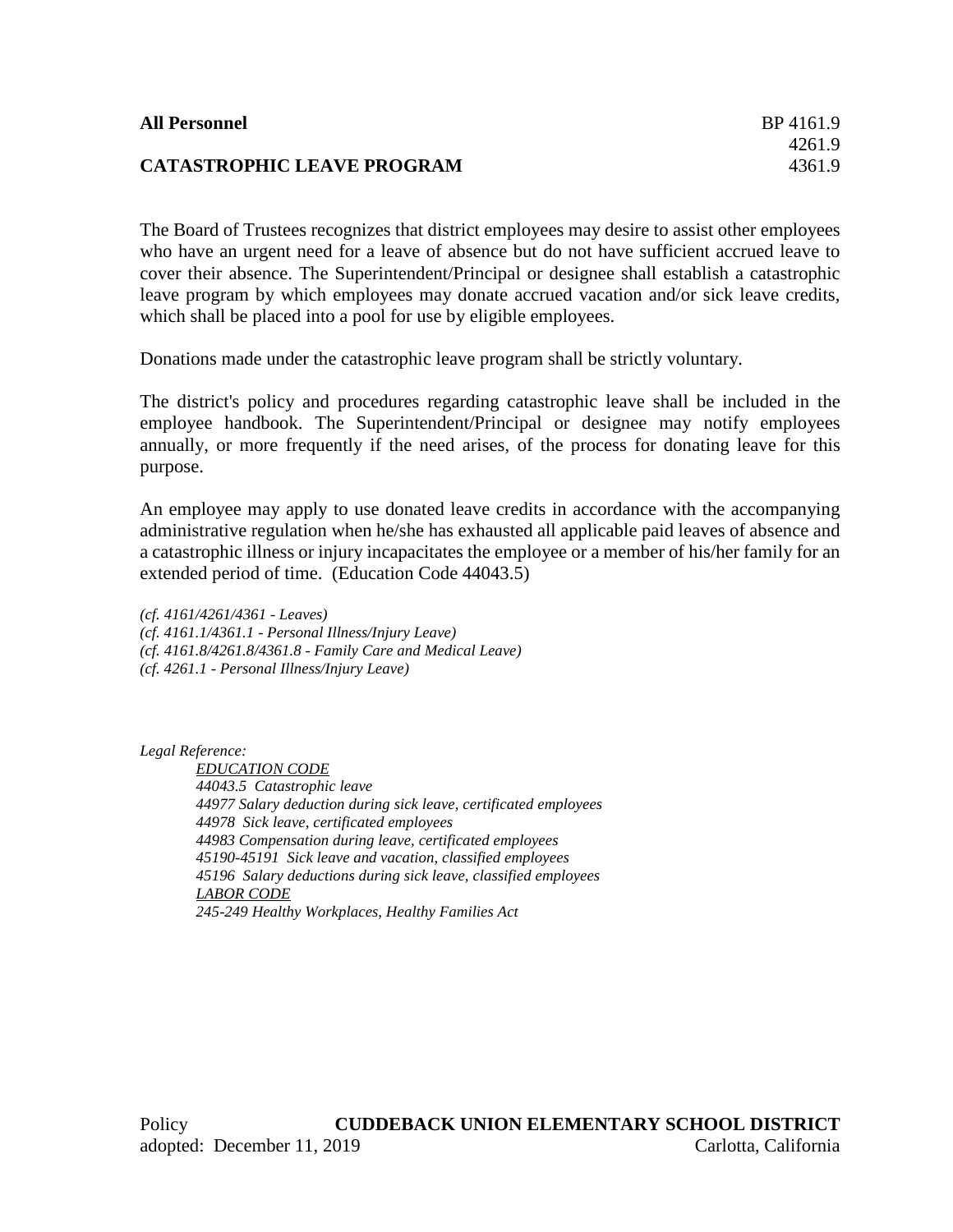## **Donations to Catastrophic Leave Program**

An employee who chooses to donate accrued vacation and/or sick leave credits to the district's catastrophic leave program shall provide written notice to the Superintendent/Principal or designee of the amount and type of leave he/she wishes to donate. The Superintendent/Principal or designee shall review the donor's available leave and transfer the leave credits to a district pool of leave credits designated for this purpose.

Donations shall be at a minimum of eight hours, and in hour increments thereafter. (Education Code 44043.5)

All transfers of eligible leave credit shall be irrevocable. (Education Code 44043.5)

Employees should be cautious in making large donations of leave that they may need for their own use in the future.

The Superintendent/Principal or designee shall ensure that all donations are confidential.

## **Requests for Catastrophic Leave**

A full-time or part-time employee may apply to the Superintendent/Principal or designee to use paid leave from the catastrophic leave program if he/she earns paid time off but has exhausted all his/her accrued paid leave and needs to take time off from work for an extended period of time due to his/her or a family member's catastrophic illness or injury. If the employee is incapacitated, a family member or caretaker may apply on his/her behalf.

*(cf. 4161/4261/4361 - Leaves) (cf. 4161.1/4361.1 - Personal Illness/Injury Leave) (cf. 4161.8/4261.8/4361.8 - Family Care and Medical Leave) (cf. 4261.1 - Personal Illness/Injury Leave)*

The employee shall provide verification of the illness or injury. (Education Code 44043.5)

Verification shall be made by means of a letter, dated and signed by the individual's health care provider, indicating the incapacitating nature and probable duration of the illness or injury.

An employee may apply to receive up to 20 days of paid leave from the catastrophic leave program per school year. At the end of the 20-day period, he/she may apply for up to 20 days of additional leave credits.

Employees receiving compensation under worker's compensation provisions are not eligible to receive leave from the catastrophic leave program until exhausting such benefit.